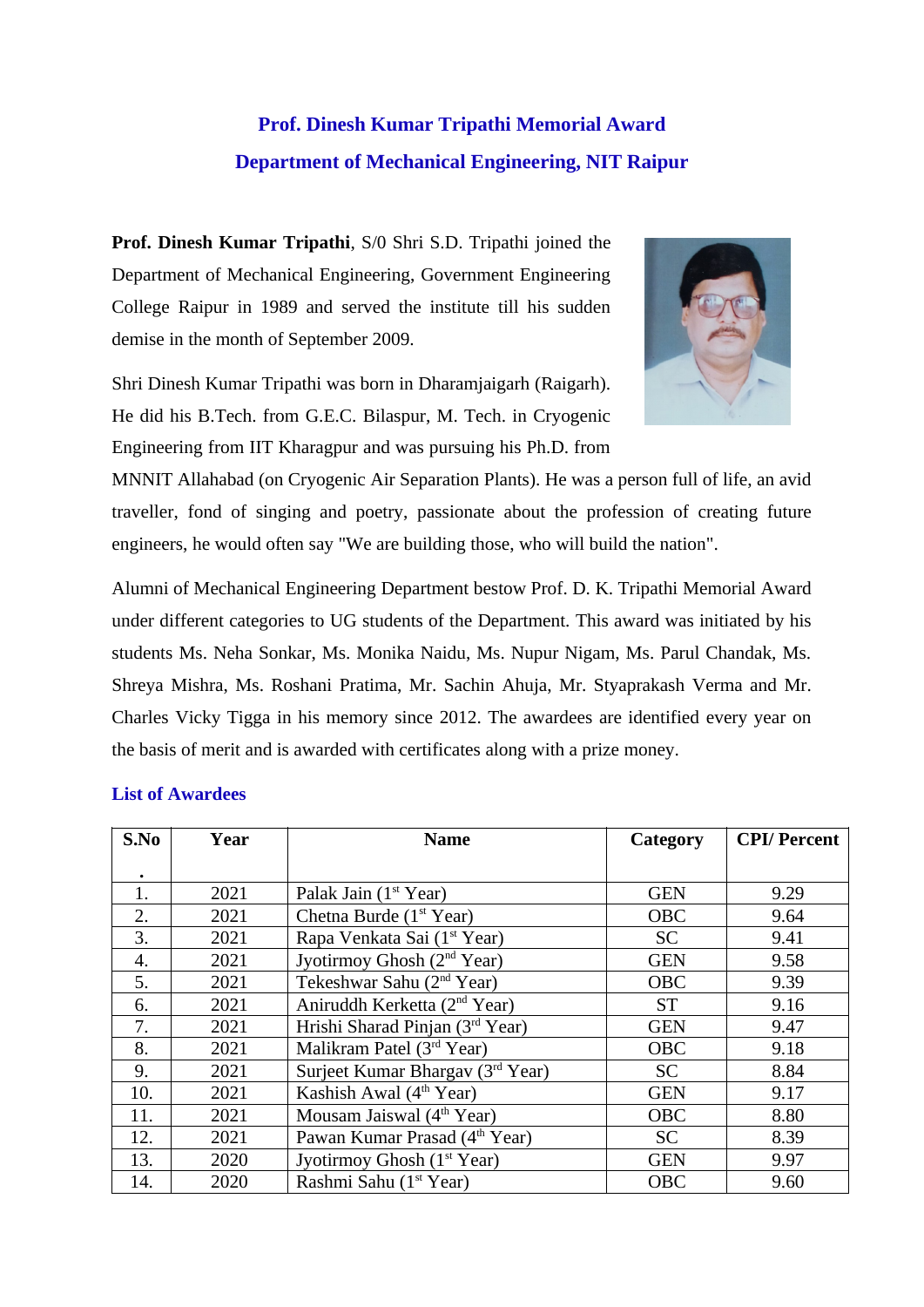| 15. | 2020 | Aniruddh Kerketta (1 <sup>st</sup> Year)        | <b>ST</b>  | 9.56 |
|-----|------|-------------------------------------------------|------------|------|
| 16. | 2020 | Hrishi Sharad Pinjan (2 <sup>nd</sup> Year)     | <b>GEN</b> | 9.41 |
| 17. | 2020 | Malikram Patel (2 <sup>nd</sup> Year)           | OBC        | 9.08 |
| 18. | 2020 | Surjeet Kumar Bhargav (2 <sup>nd</sup> Year)    | <b>SC</b>  | 8.52 |
| 19. | 2020 | Sparsh Tiwari (3rd Year)                        | <b>GEN</b> | 9.08 |
| 20. | 2020 | Mousam Jaiswal $(3rd Year)$                     | OBC        | 8.64 |
| 21. | 2020 | Pawan Kumar Prasad (3rd Year)                   | <b>SC</b>  | 8.36 |
| 22. | 2020 | Poorvi Agrawal (4 <sup>th</sup> Year)           | <b>GEN</b> | 9.71 |
| 23. | 2020 | Bangaru Ramcharan (4 <sup>th</sup> Year)        | OBC        | 9.11 |
| 24. | 2020 | Ganesh Das (4 <sup>th</sup> Year)               | <b>SC</b>  | 8.54 |
| 25. | 2019 | Hrishi Sharad Pinjan (1 <sup>st</sup> Year)     | <b>GEN</b> | 9.56 |
| 26. | 2019 | Malikram Patel (1 <sup>st</sup> Year)           | OBC        | 9.14 |
| 27. | 2019 | Surjeet Kumar Bhargav (1 <sup>st</sup> Year)    | <b>SC</b>  | 8.88 |
| 28. | 2019 | Piyush Kumar (2 <sup>nd</sup> Year)             | <b>GEN</b> | 9.11 |
| 29. | 2019 | Mousam Jaiswal $(2nd Year)$                     | <b>OBC</b> | 8.65 |
| 30. | 2019 | Pawan Kumar Prasad (2 <sup>nd</sup> Year)       | <b>SC</b>  | 8.42 |
| 31. | 2019 | Poorvi Agrawal (3rd Year)                       | <b>GEN</b> | 9.73 |
| 32. | 2019 | Rup Narayan Pal (3rd Year)                      | OBC        | 9.06 |
| 33. | 2019 | Ganesh Das $(3rd Year)$                         | <b>SC</b>  | 8.48 |
| 34. | 2019 | Nagare Shubham Maharudra (4 <sup>th</sup> Year) | <b>GEN</b> | 9.30 |
| 35. | 2019 | Ajay Kumar Gupta (4 <sup>th</sup> Year)         | <b>OBC</b> | 9.07 |
| 36. | 2019 |                                                 | <b>SC</b>  | 8.70 |
| 37. |      | Anshu Kumar Banjare (4 <sup>th</sup> Year)      | <b>GEN</b> |      |
| 38. | 2018 | Prashant Singhal (1 <sup>st</sup> Year)         | OBC        | 9.38 |
|     | 2018 | Mousam Jaiswal (1 <sup>st</sup> Year)           |            | 8.93 |
| 39. | 2018 | Yashwant Kothale (1 <sup>st</sup> Year)         | <b>SC</b>  | 8.32 |
| 40. | 2018 | Poorvi Agrawal (2 <sup>nd</sup> Year)           | <b>GEN</b> | 9.68 |
| 41. | 2018 | Rup Narayan Pal (2 <sup>nd</sup> Year)          | OBC        | 9.09 |
| 42. | 2018 | Ganesh Das $(2nd Year)$                         | <b>SC</b>  | 8.42 |
| 43. | 2018 | Amit Kumar Singh (3rd Year)                     | <b>GEN</b> | 9.38 |
| 44. | 2018 | Ajay Kumar Gupta (3 <sup>rd</sup> Year)         | OBC        | 9.03 |
| 45. | 2018 | Anshu Kumar Banjare (3rd Year)                  | <b>SC</b>  | 8.64 |
| 46. | 2018 | Sanket Kumar (4 <sup>th</sup> Year)             | <b>GEN</b> | 9.52 |
| 47. | 2018 | Ila Sahu $(4th Year)$                           | OBC        | 9.19 |
| 48. | 2018 | Jatin Singh Netam (4 <sup>th</sup> Year)        | <b>ST</b>  | 8.65 |
| 49. | 2017 | Poorvi Agrawal (1 <sup>st</sup> Year)           | <b>GEN</b> | 9.72 |
| 50. | 2017 | Rup Narayan Pal (1 <sup>st</sup> Year)          | OBC        | 9.19 |
| 51. | 2017 | Amit Kumar Singh (2 <sup>nd</sup> Year)         | <b>GEN</b> | 9.7  |
| 52. | 2017 | Sourav Kumar (2 <sup>nd</sup> Year)             | OBC        | 8.93 |
| 53. | 2017 | Sanket Kumar (3rd Year)                         | <b>GEN</b> | 9.57 |
| 54. | 2017 | Ila Sahu (3rd Year)                             | OBC        | 9.30 |
| 55. | 2017 | Poojyapreet Patel (4 <sup>th</sup> Year)        | <b>GEN</b> | 9.31 |
| 56. | 2017 | Jayant Kumar Verma (4 <sup>th</sup> Year)       | OBC        | 9.24 |
| 57. | 2016 | D.Sai Amarnath (1 <sup>st</sup> Year)           | <b>GEN</b> | 9.67 |
| 58. | 2016 | Sourav Kumar (1 <sup>st</sup> Year)             | OBC        | 9.29 |
| 59. | 2016 | Sanket Kumar (2 <sup>nd</sup> Year)             | <b>GEN</b> | 9.43 |
| 60. | 2016 | Ila Sahu (2 <sup>nd</sup> Year)                 | OBC        | 9.06 |
| 61. | 2016 | Poojyapreet Patel (3rd Year)                    | <b>GEN</b> | 9.35 |
| 62. | 2016 | Jayant Kumar Verma (3 <sup>rd</sup> Year)       | OBC        | 9.24 |